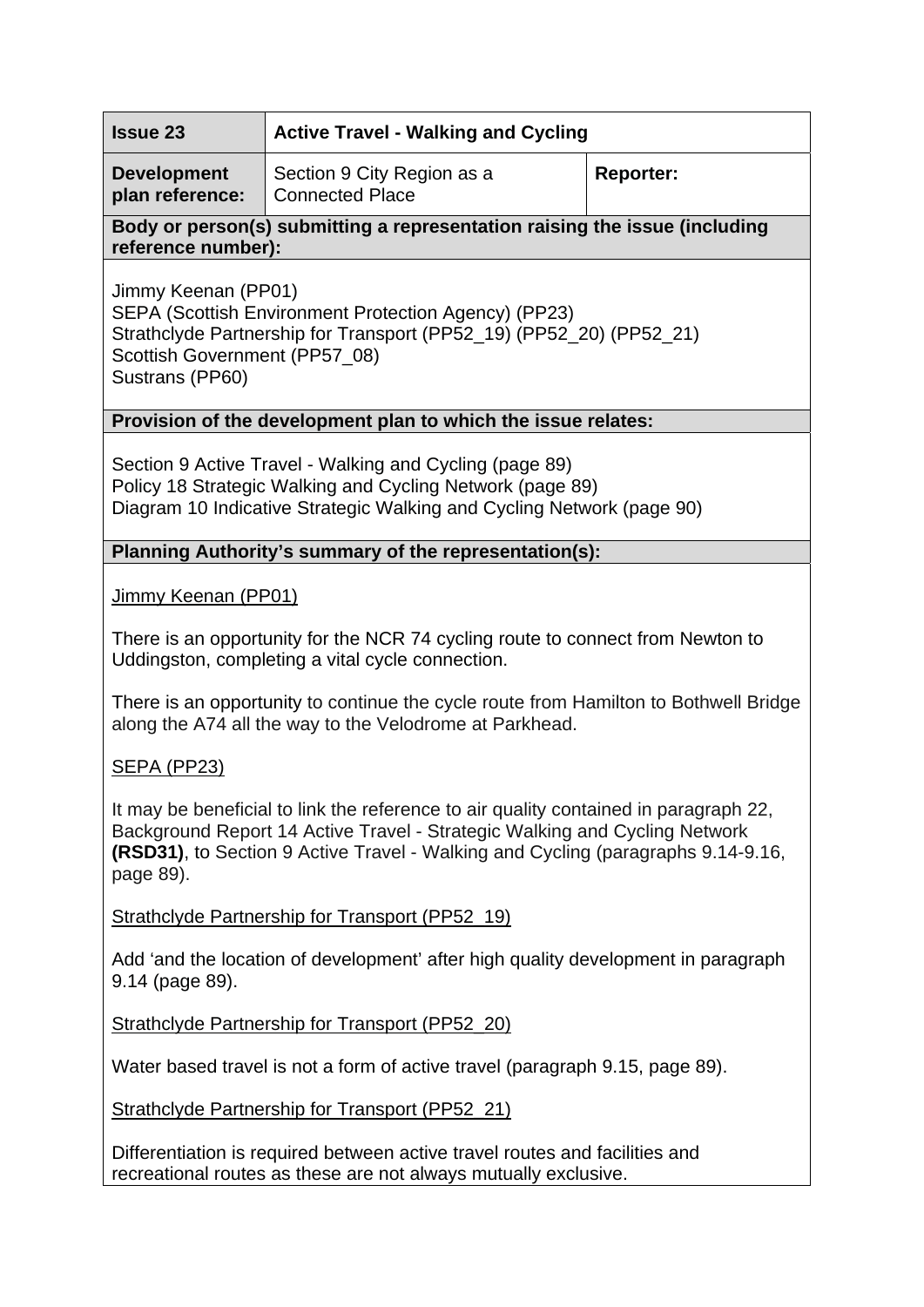#### Scottish Government (PP57\_08)

Paragraph 9.16 (page 89) refers to Diagram 10, which identifies the Glasgow and Clyde Valley Green Network. The Central Scotland Green Network is a National Development in National Planning Framework 3 **(RSD02)** and there is an opportunity here to identify that this National Development provides a link to achieving the objective of active travel.

#### Sustrans (PP60)

Useful to define what is meant by the term 'Strategic Route' as this can have different meanings across different scales and it would be perhaps more useful to define some routes as 'Long Distance' rather than strategic.

Useful to define what is meant by the headings on Diagram 10, most specifically the difference between Aspirational and Planned routes.

A scale would improve Diagram 10.

There is a need for more focus on enabling active travel, for all ages and abilities, in existing urban settings. In order to affect the most change, shorter commuter journeys need to be considered at a strategic level and the SDP should be setting an agenda which encourages the adaptation of streets and junctions to become more user friendly for pedestrians and cyclists. The way people move around urban areas should be examined and interfaces given greater consideration. To this end, a distinction between leisure walking and cycling and active travel should be made and displayed on separate maps. In addition, Sustrans would like to see Cycling Scotland's Cycling Potential Tool used to identify areas with the greatest potential for enabling cycling, and prioritise accordingly.

### **Modifications sought by those submitting representations:**

#### Jimmy Keenan (PP01)

Add NCR 74 from Newton to Uddingston and Hamilton to Bothwell Bridge along A74 to Velodrome at Parkhead to Diagram 10 (page 90).

### SEPA (PP23)

Insert reference to air quality in Section 9 Active Travel - Walking and Cycling (paragraph 9.14, page 89).

#### Strathclyde Partnership for Transport (PP52\_19)

Add 'and the location of development' after high quality development in paragraph 9.14.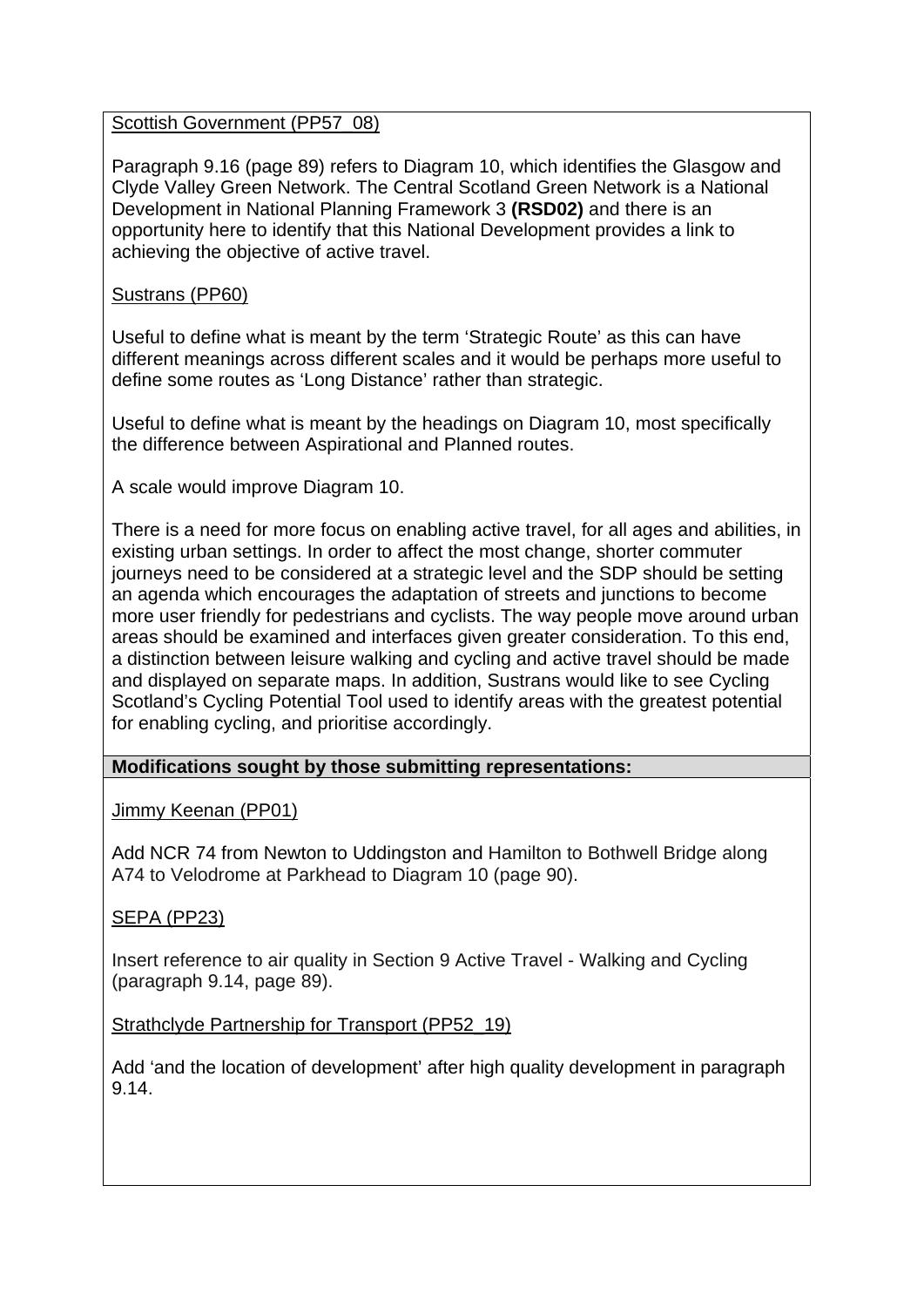### Strathclyde Partnership for Transport (PP52\_20)

Remove reference to water based transport from paragraph 9.15 (page 89).

Strathclyde Partnership for Transport (PP52\_21)

Paragraphs 9.14-9.16 (page 89) and Diagram 10 definition required for planned and aspirational routes.

Scottish Government (PP57\_08)

Paragraph 9.16 and bullet point 3 of Policy 18, Strategic Walking and Cycling Network should refer to the link with the Central Scotland Green Network National Development as identified in National Planning Framework 3.

#### Sustrans (PP60)

Define what is meant by the term 'Strategic Route'.

Define what is meant by the headings on Diagram 10 Indicative Strategic Walking and Cycling Network (page 90) most specifically the difference between Aspirational and Planned routes.

Add a scale to Diagram 10 Indicative Strategic Walking and Cycling Network (page 90).

A distinction between leisure walking and cycling and active travel should be made and displayed on separate maps. In addition, Cycling Scotland's 'Cycling Potential Tool' should be used to identify areas with the greatest potential for enabling cycling, and prioritised accordingly.

#### **Summary of responses (including reasons) by Planning Authority:**

Jimmy Keenan (PP01)

Clydeplan would not accept the modification as it considers this level of specificity is not appropriate for a Strategic Development Plan and are more appropriately dealt with at the Local Development Plan level. Paragraph 9.16 states Diagram 10 is an indicative network, as is the case with all the spatial diagrams contained within the Plan. Its aim is to provide a broad overview of existing and planned strategic routes across the city region.

### SEPA (PP23)

Clydeplan would accept the modification at paragraph 9.14, page 89, as it would add clarity to the aims of the strategic approach to active travel, including walking and cycling. Reference to air pollution is specified in Background Report 14 Active Travel - Strategic Walking and Cycling Network, paragraph 22 **(ASD39)**, however, Clydeplan recognises that this is not cross referenced within the Proposed Plan. If the Reporter is so minded, Clydeplan would suggest the following wording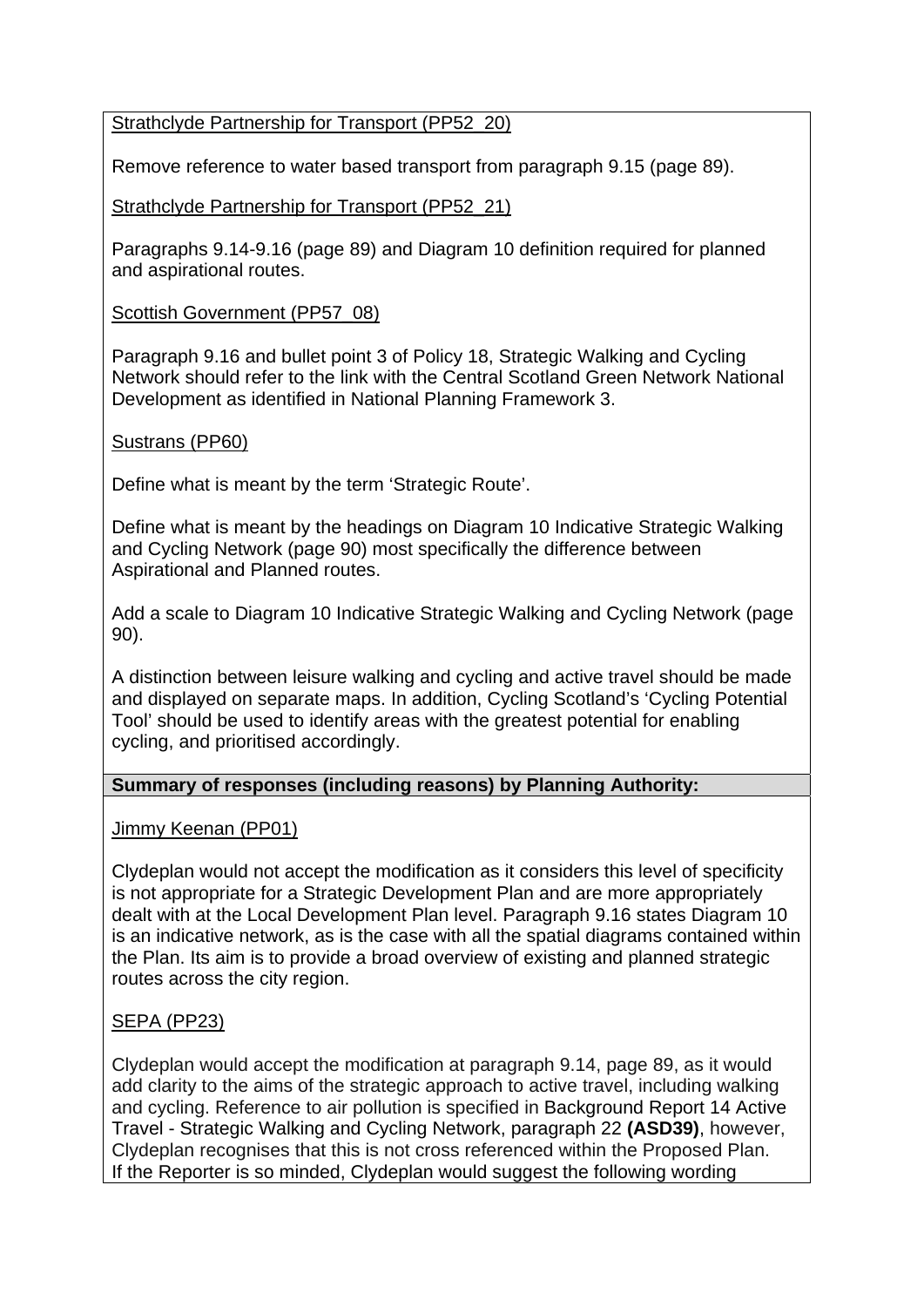additions (underlined) and deletions (strikethrough) to the second sentence in paragraph 9.14 (page 89):

'Linking the city region's open spaces will help reduce carbon emissions and improve air quality, and deliver improved health and well-being benefits, and make walking and cycling a much more attractive and practical everyday option.'

Strathclyde Partnership for Transport (PP52\_19)

Clydeplan would accept the modification as it supports the Plan's aspirations for the creation of successful and sustainable places in support of its Vision and Spatial Development Strategy . If the Reporter is so minded Clydeplan would suggest the addition of the following wording (underlined) to the first sentence in paragraph 9.14 (page 89):

 'High quality places and the location of development should provide safe and convenient opportunities for walking and cycling.'

Strathclyde Partnership for Transport (PP52\_20)

Clydeplan would accept the modification as it considers that reference to waterbased travel in this context supports the Vision and Spatial Development Strategy and non-road based travel is important. If the Reporter was so minded Clydeplan would suggest an additional bullet point (underlined) is added to paragraph 9.10 (page 84) which states:

'support for water-based travel.'

Strathclyde Partnership for Transport (PP52\_21)

Clydeplan would accept the modification as it considers the provision of a definition for planned and aspirational routes would add clarity to the Plan. If the Reporter is so minded Clydeplan would suggest the following wording additions (underlined) to Diagram 10 Indicative Strategic Walking and Cycling Network (page 88):

- add asterisk to "Planned\*" and "Aspirational\*" in the legend of Diagram 10;
- add footnote text to Diagram 10

'\* Planned: routes which have secured funding or official support. Delivery of these routes is relatively certain although not guaranteed.

\* Aspirational: routes which do have funding or official support but are subject to discussion within relevant local authorities. There is no certainty in relation to delivery of these routes.'

Scottish Government (PP57\_08)

Clydeplan would accept the modification as it provides clarity to the link between two National Developments as identified in National Planning Framework 3, paragraph 6.6 (pages 64-65) **(ASD21)**. If the Reporter is so minded, Clydeplan would suggest the following wording deletions (strikethrough) and additions (underlined) to the first sentence of paragraph 9.16 (page 89):

• 'In support of active travel a National Long Distance Cycling and Walking